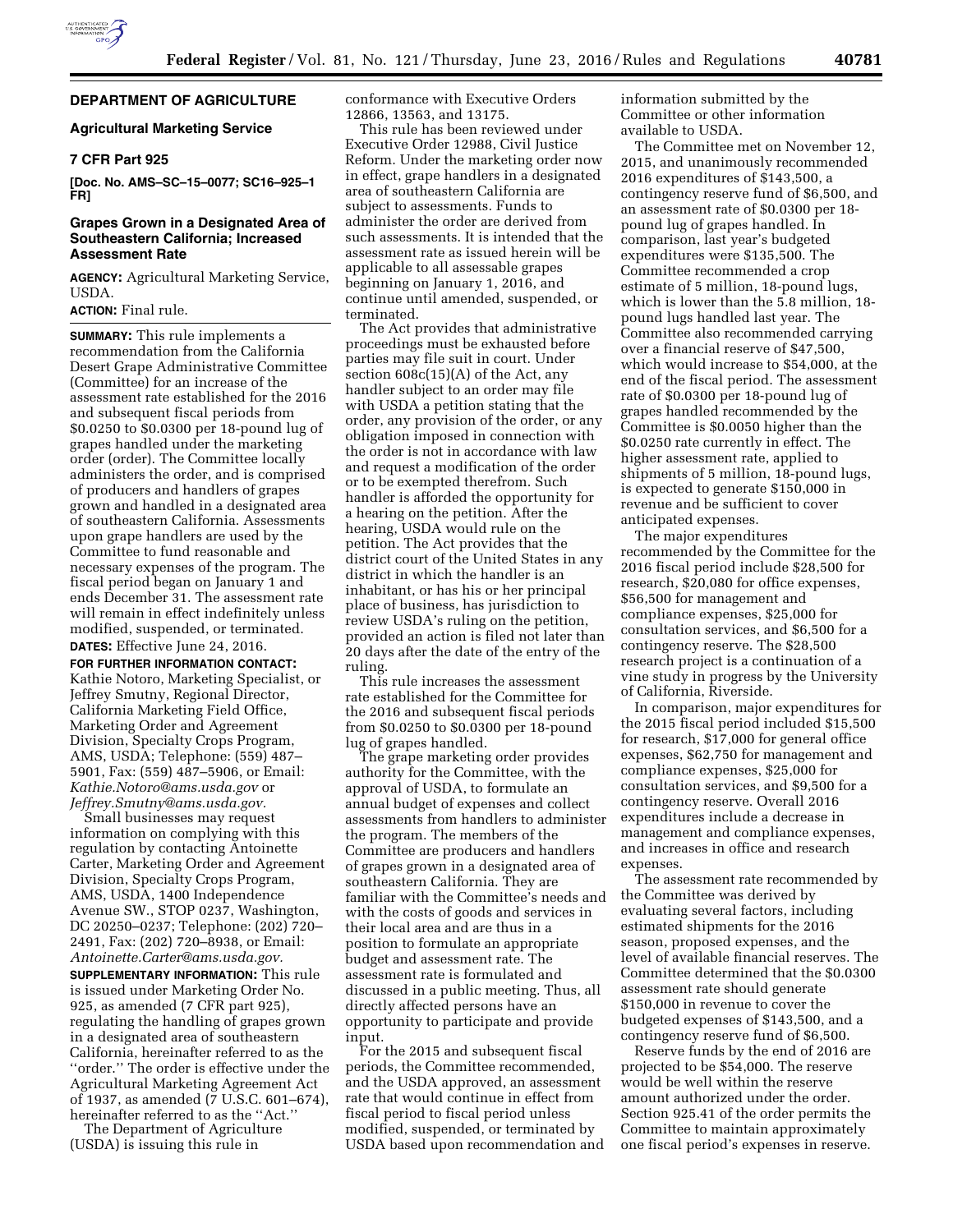The assessment rate established in this rule will continue in effect indefinitely unless modified, suspended, or terminated by USDA based upon a recommendation and information submitted by the Committee or other available information.

Although this assessment rate will be in effect for an indefinite period, the Committee will continue to meet prior to or during each fiscal period to recommend a budget of expenses and consider recommendations for modification of the assessment rate. The dates and times of Committee meetings are available from the Committee or USDA. Committee meetings are open to the public and interested persons may express their views at these meetings. USDA will evaluate the Committee's recommendations and other available information to determine whether modification of the assessment rate is needed. Further rulemaking will be undertaken as necessary. The Committee's 2016 budget and those for subsequent fiscal periods will be reviewed and, as appropriate, approved by USDA.

#### **Final Regulatory Flexibility Analysis**

Pursuant to requirements set forth in the Regulatory Flexibility Act (RFA) (5 U.S.C. 601–612), the Agricultural Marketing Service (AMS) has considered the economic impact of this rule on small entities. Accordingly, AMS has prepared this final regulatory flexibility analysis.

The purpose of the RFA is to fit regulatory actions to the scale of businesses subject to such actions in order that small businesses will not be unduly or disproportionately burdened. Marketing orders issued pursuant to the Act, and the rules issued thereunder, are unique in that they are brought about through group action of essentially small entities acting on their own behalf.

There are approximately 12 handlers of southeastern California grapes who are subject to regulation under the marketing order and about 38 grape producers in the production area. Small agricultural service firms are defined by the Small Business Administration as those having annual receipts of less than \$7,500,000, and small agricultural producers are defined as those whose annual receipts are less than \$750,000(13 CFR 121.201).

Seven of the 12 handlers subject to regulation have annual grape sales of less than \$7,500,000, according to USDA Market News Service and Committee data. In addition, information from the Committee and

USDA's Market News indicates that at least nine of the 38 producers have annual receipts of less than \$750,000. Based on the foregoing, it may be concluded that slightly more than half of the grape handlers and a minority of the grape producers could be classified as small entities.

This rule increases the assessment rate established for the Committee and collected from handlers for the 2016 and subsequent fiscal periods from \$0.0250 to \$0.0300 per 18-pound lug of grapes. The Committee unanimously recommended 2016 expenditures of \$143,500, a contingency reserve fund of \$6,500, and an assessment rate of \$0.0300 per 18-pound lug of grapes handled. The assessment rate of \$0.0300 is \$0.0050 higher than the 2015 rate. The quantity of assessable grapes for the 2016 season is estimated at 5 million, 18-pound lugs. Thus, the \$0.0300 rate should generate \$150,000 in income. In addition, reserve funds at the end of the year are projected to be \$54,000, which is well within the order's limitation of approximately one fiscal period's expenses.

The major expenditures recommended by the Committee for the 2016 fiscal period include \$28,500 for research, \$20,080 for general office expenses, \$56,500 for management and compliance expenses, \$25,000 for consultation services and \$6,500 for the contingency reserve.

In comparison, major expenditures for the 2015 fiscal period included \$15,500 for research, \$17,000 for general office expenses, \$62,750 for management and compliance expenses, \$25,000 for consultation services, and \$9,500 for a contingency reserve. Overall 2016 expenditures include a decrease in management and compliance expenses, and increases in general office expenses, and research expenses.

Prior to arriving at this budget and assessment rate, a subcommittee met to discuss this matter for the purpose of making a recommendation to the Committee. The Committee considered alternative expenditures and assessment rates, to include not increasing the \$0.0250 assessment rate. Based on a crop estimate of 5 million, 18-pound lugs, the Committee ultimately determined that increasing the assessment rate to \$0.0300 would generate sufficient funds to cover budgeted expenses. Reserve funds at the end of the 2016 fiscal period are projected to be \$54,000. This amount is well within the amount authorized under the order.

A review of historical crop and price information, as well as preliminary information pertaining to the upcoming

fiscal period, indicates that the shipping point price for the 2015 season averaged about \$22.75 per 18-pound lug of California desert grapes handled. If the 2016 price is similar to the 2015 price, estimated assessment revenue as a percentage of total estimated handler revenue will be 0.13 percent for the 2016 season (\$0.0300 divided by \$22.75 per 18-pound lug).

This action increases the assessment obligation imposed on handlers. While assessments impose some additional costs on handlers, the costs are minimal and uniform on all handlers. However, these costs are offset by the benefits derived from the operation of the marketing order. In addition, the Committee's meeting was widely publicized throughout the grape production area and all interested persons were invited to attend and participate in Committee deliberations on all issues. Like all Committee meetings, the November 12, 2015, meeting was a public meeting and all entities, both large and small, were able to express views on this issue.

In accordance with the Paperwork Reduction Act of 1995 (44 U.S.C. Chapter 35), the order's information collection requirements have been previously approved by the Office of Management and Budget (OMB) and assigned OMB No. 0581–0189, Generic Fruit Crops. No changes in those requirements as a result of this action are necessary. Should any changes become necessary, they would be submitted to OMB for approval.

This rule imposes no additional reporting or recordkeeping requirements on either small or large California grape handlers. As with all Federal marketing order programs, reports and forms are periodically reviewed to reduce information requirements and duplication by industry and public sector agencies. As noted in the initial regulatory flexibility analysis, USDA has not identified any relevant Federal rules that duplicate, overlap, or conflict with this final rule.

AMS is committed to complying with the E-Government Act, to promote the use of the internet and other information technologies to provide increased opportunities for citizen access to Government information and services, and for other purposes.

A proposed rule concerning this action was published in the **Federal Register** on March 10, 2016 (81 FR 12605). Copies of the proposed rule were also provided to all grape handlers. Finally, the proposal was made available through the internet by USDA and the office of the Federal Register. A 15-day comment period